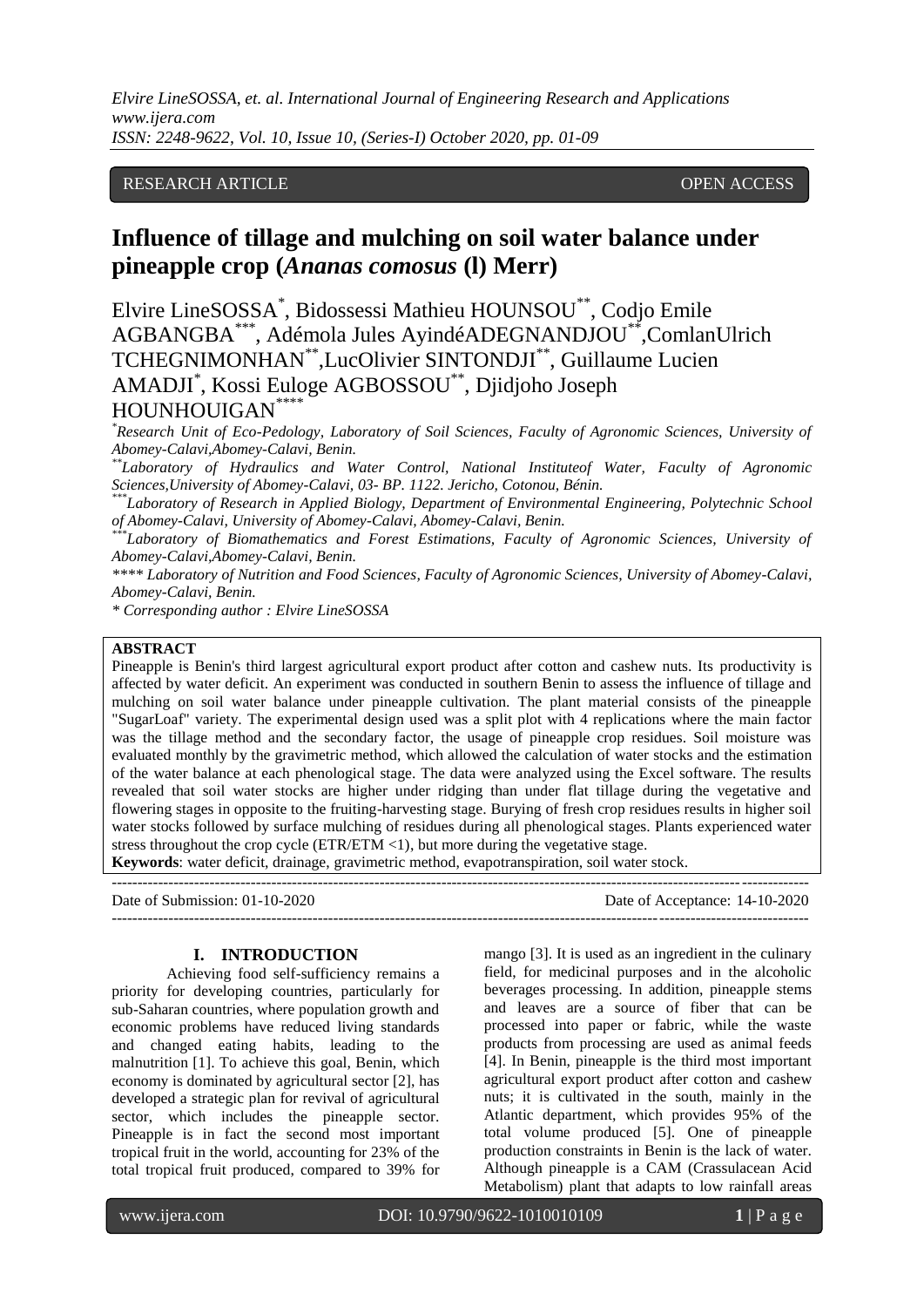[6, 4], its productivity is affected by water deficit. There is very little research on the assessment of pineapple water requirements and water stress influence on pineapple cultivation [4]. It is noted that water deficit causes pineapple plants to wilt the lower leaves, change leaf color from dark green to light green and then to yellow or red, reduce the number and weight of the fruit [7] and crack the fruit at maturity [8]. It seems appropriate to identify cultural practices that can increase soil water availability under pineapple cultivation in Benin, in view to develop this important sector for country's economy. Numerous authors such as [9], [10], [11] and [12] have shown that soil mulching contributes to soil moisture conservation and consequently to the dissolution and conservation of nutrients in the soil solution, thus making more nutrients available to the plants. [13] have shown that well-conducted tillage is essential to improve rooting and intensify plant production. Good tillage is necessary in fruit production to loosen the soil and facilitate root penetration [14]. This work aims to examine the influence of tillage and mulching on soil water availability in pineapple production.

## **II. MATERIALS AND METHODS 2.1. Study area**

The experiment was conducted in the district of Allada, about 54 km from Cotonou. This district covers an area of 381 km<sup>2</sup> and is located between 1°59' and 2°15' east longitude and between 6°34' and 6°47' north latitude. This area enjoys a sub-equatorial climate characterized by two rainy seasons and two dry seasons that alternate annually as follows: a long rainy season from mid-March to mid-July; a short dry season from mid-July to mid-September; a short rainy season from mid-September to mid-November and a long dry season from mid-November to mid-March [15]. Most of the rainfall is concentrated between March and June for the long rainy season and between September and November for the short season [16]. Considering the last 20 years, the average annual rainfall is 978.50 mm. The different breakdowns correspond to the following periods: A1-B1 and B2-A2 wet periods or periods of active vegetation (P  $\geq \frac{1}{2}$  ETP), B1-B2 early rainy period ( $P < \frac{1}{2}$  ETP), A2-A1 dry period  $(P < 1/2$  ETP) (fig.1).



*ETP = Real Evapotranspiration, Jan = January, Feb = February, Mar = March, Apr = April, Jun = June, Jul = July, Aug = August, Sept = September, Oct = October, Nov = November, Dec = December.*  **Fig.1**:Evolution of monthly average rainfall and ETP from 1994 to 2014.

The soil physico-chemical analyses of the experimental plot carried out in the Soil Science laboratory of the Faculty of Agronomic Sciences (FSA) of the University of Abomey-Calavi (UAC) in Benin, indicate that the soil has a silty-clay-sandy

texture with low acidity (Table 1). The C/N ratio of 11.2 indicates that decomposition activity of organic matter by microorganisms is normally realized in the soil.

| Sand | Clay                            | Silt | MO                | $\rm C/N$      | pH    |                    | $Mwp(\%)$ |                      | da   |
|------|---------------------------------|------|-------------------|----------------|-------|--------------------|-----------|----------------------|------|
|      | $\%$                            |      |                   |                | water | KCl<br><b>IZCI</b> | ر…        | 4.2                  |      |
| 66.5 | $\neg$ $\epsilon$ $\neg$<br>، ب |      | $\sim$<br>$\cdot$ | $\sim$<br>11.Z | 5.0   | 4.8                | 13.6      | $\sim$ $\sim$<br>ر . | ⊥ ∙~ |

*Mwp=* M*oisture at the permanent wilting point, MO =* Organic Matter*, C/N = Carbon/Nitrogen, da = bulk density.*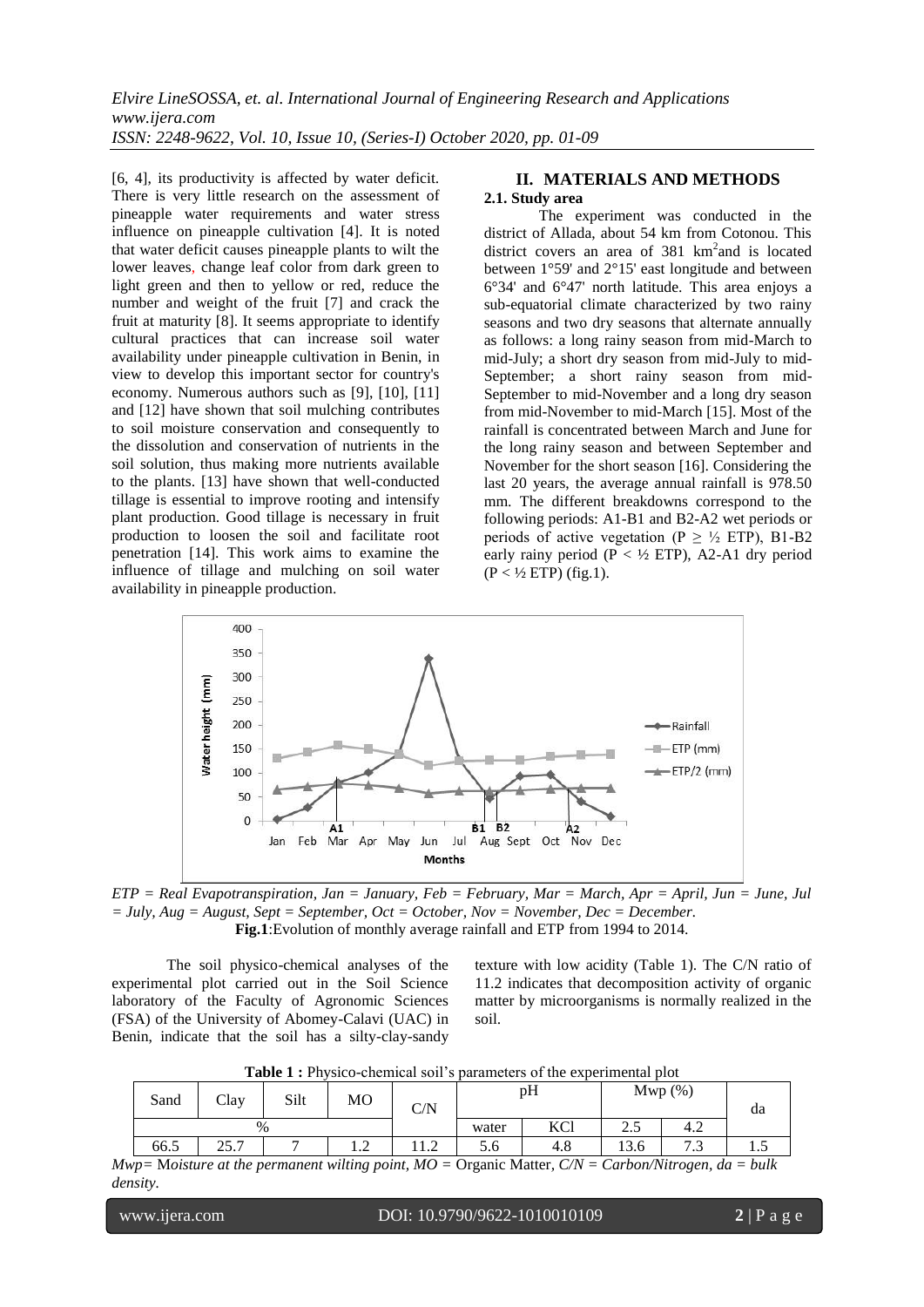### **2.2. Plant material and cultural practices**

The plant material used in this study is the SugarLoaf pineapple variety, which is actually the most cultivated in the study area. The soil was ploughed with a hoe before planting and the experimental units were delimited. Pineapple residues from the same field were cut into 10-15 cm long pieces. These residues were used to mulch the soil at the rate of 10t/ha of fresh pineapple residues. Pineapple shoot of approximately 300 g were sorted and planted at a density of 41500 plants per hectare with 60 cm between rows and 40 cm between plants.

Phosphorus was applied two weeks after planting at a rate of 100 kg/ha. Identical combinations of different rates of nitrogen and potassium were split and applied to the plants at 45 day intervals. Plot weeding was done every month after planting.Flower induction treatment (FIT) was done in the  $12<sup>th</sup>$  month using calcium carbide. One kilogram of carbide was diluted in 200 liters of water. Each plant was given  $50 \text{ cm}^3$  of this acetylene carbide solution in the cool hours of the day (between 6 and 8 am). Harvesting took place five months after this induction.

### **2.3. Experimental design**

The experimental design used is a split plot with 4 replications. The main factor is the tillage (at two levels: flat tillage with a hoe [FT] and ridging with a hoe [R]) and the secondary factor is use of fresh pineapple residues at three levels (surface mulching at 10 t/ha [M]; 10 t/ha residues buried at 10 cm depth [B]; and no mulching [NM])Each subplot has measured 12 m<sup>2</sup> and has 48 plants among which, 24 are useful with the first lines being border lines.

### **2.4. Measured parameters 2.4.1. Cultural profile**

A 1m deep soil profile was opened on the experimental site to identify the different soil layers and their depths. Soil samples were taken per layer in 100 cm<sup>3</sup> cylinders and in bags with a knife to determine the bulk density and soil moisture at wilting point WP2.5 and WP4.2. The plants root's depth was measured at each phenological phase by opening an 80 cm deep hole at the feet of 4 plants per experimental unit. After the hole was opened, the soil was gently chipped from bottom to top, allowing the longest root tip to be obtained and the rooting depth of each plant to be measured.

#### **2.4.2. Evolution of humidity and water stock of the soil**

Soil moisture was determined by gravimetric method. Three soil samples were taken per experimental unit at depths of 0 - 20 cm, 20 - 40 cm, and 40 - 60 cm. These samples, taken once a month

using the auger, were dried in an oven at 105°C for 48 hours and the moisture content by weight was determined through the formula [17]:  $\omega = \frac{P2 - P1}{P1}$  $\frac{c-r_1}{p_1}$   $\times$ **100**(1) with P2 = soil's wet weight in grams; P1 = soil's dry weight in grams and  $\omega$  = moisture content by weight in % of dry soil weight.The soil average bulk density was determined per layer using the formula:  $da = Ms/Vc$  [18] with  $Ms = mass$  of dry soil after drying and  $Vc =$  cylinder volume (100 cm<sup>3</sup>). Soil bulk density values were obtained by the formula:  $\theta = da \times \omega$ ; the useful water reserve is determined by the formula:  $RU = (Mwp3 - Mwp4.2)$  $\times$  da  $\times$  Z with Mwp3 = soil moisture at the field capacity;  $Mwp4.2 = moisture$  at the permanent wilting point,  $Z =$  rooting depth in mm, da = bulk density and RU = useful water reserve in mm [19].Soil water stock evolution on each layer of profile was evaluated by phenological stage using the formula: Si =Li  $\times$  θi with Li = layer i thickness in mm,  $\theta$ i = volumetric humidity in cm<sup>3</sup>/cm<sup>3</sup> and Si = water stock in mm [17]. The water stock over the total rooting depth of the crop was determined by the sum of the elemental stocks on each soil layer considered.

### **2.4.3. Soil water balanceestimation**

The soil water balance was estimated by the formula:  $P + I = R + \Delta S + D + ETR$  [20, 21] with I, the irrigation water in mm, which was considered to be zero during the experiment because there was no irrigation water supply;  $P = Precipitation$  in mm obtained from a direct-reading rain gauge installed on the site; D = Drainage in mm;  $\Delta S$  = Soil water stock variation in mm; ETR= RealEvapotranspiration in mm and  $R =$  runoff which was considered null throughout the experiment since it was carried out on a flat soil (without slope).

### **2.4.4. Calculation of Real Evapotranspiration (ETR)**

The ETR was calculated according to the formula of [22] adapted by [23]. It is assumed that ETR is equal to maximum evapotranspiration (ETM) until the fraction (p) of total water available in soil over the rooting depth is exhausted. Once dry, the fraction (p) of the total water available in the soil over the rooting depth (Sa.D), ETR falls below ETM until a heavy rainfall and is a function of the amount of water remaining in the soil (1 - p) St.D and ETM. Based on these hypothesis, the following relationships are derived:

 $ETR = ETM = -\frac{dSt.D}{dt}$  $\frac{\partial f.D}{\partial t}$  if St.D $\geq$  (1-p) x Sa.D  $(1) ETR = \frac{St.D}{(1, n)S}$  $\frac{St.D}{(1-p)Sa.D} \times ETM = -\frac{dSt.D}{dt}$  $\frac{\partial f}{\partial t}$  if St.D < (1-p) x Sa.D (2) With Sa.D, the total amount of water available in the soil over the rooting depth. It was calculated over 60 cm for pineapple based on the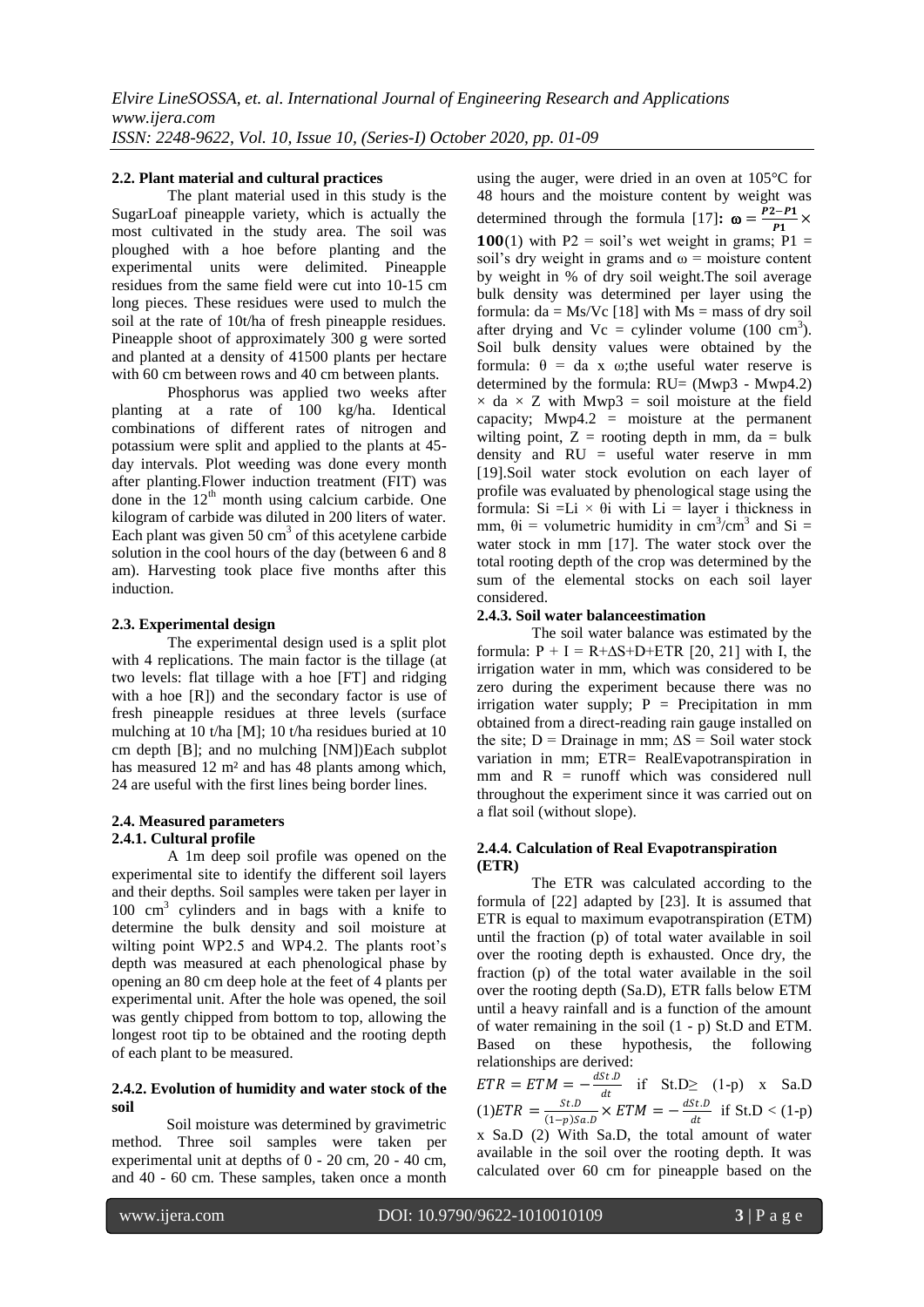results of rooting depth measurements using the root profile: Sa.D (mm) = (HpF3 -HpF4.2)  $\times$  da  $\times$  600 with  $600 =$  pineapple rooting depth in mm, St.D = amount of water available in the soil at time t over

the rooting depth; p is the fraction of the total amount of water available in the soil when ETM = ETR. The p values for soil under pineapple cultivation are given in Table 2.

|                    |  |  |                                                    | <b>Table 2:</b> Fraction (p) of total soil's available water according to ETM |      |      |
|--------------------|--|--|----------------------------------------------------|-------------------------------------------------------------------------------|------|------|
| ETM $(mm/i)$ 2 3 4 |  |  |                                                    |                                                                               |      |      |
| Fraction p         |  |  | $0.80$ $0.70$ $0.60$ $0.50$ $0.45$ $0.425$ $0.375$ |                                                                               | 0.35 | 0.30 |
|                    |  |  |                                                    |                                                                               |      |      |

**Source :** [23]

By integrating and replacing equations (1) and (2), the formula becomes:

 $ETR = \frac{Sa.D}{t}$  $\frac{a.D}{t}(1-(1-p)\exp\left(\frac{-ETMt}{(1-p)Sa}\right)$  $\frac{-ETMt}{(1-p)Sa.D} + \frac{p}{1-p}$  $\frac{p}{1-p}$  if t  $\geq$  t' (3); t' is the time (in days) during which ETR = ETM, with  $t' = \frac{p \cdot Sa \cdot D}{E T M}$  $\frac{p \sin \theta}{ETM/j}$ ; ETM/j is the maximum daily evapotranspiration for the period considered and ETR is the real evapotranspiration in mm for the same period. Notice that ETR is calculated by equation (3) when  $t \ge t'$  and ETM = ETR when  $t \le t'$ . Similarly, we calculated the amount of water available in the soil over the rooting depth by phenological stage to determine real evapotranspiration by the appropriate formula. Maximum evapotranspiration (ETM) was calculated by the formula: $ETM = Kc$  x  $ETP$  with  $ETP$ , the potential evapotranspiration of the field, obtained from ASECNA (Agency of Aerial Navigation Safety);  $Kc = crop$  coefficient of pineapple which is about 0.4; 0.3 and 0.3 respectively for the

vegetative, flowering and fruiting-harvesting stages [23, 4].

#### **2.4.5. Drainage determination**

Drainage D was determined from the water balance equation after calculating all other balance terms: D  $= P + I - \Delta S - ETR$ .

#### **2.4.6. Statistical analysis**

The soil moisture data were processed in the excel spreadsheet to generate figures and tables.

### **III. RESULTS**

#### **3.1. Evolution of rainfall during the test period**

Fig.2 shows the evolution of rainfall during the experiment period. Overall, it can be seen that heavy rainfall was recorded during the vegetative phase of the crop, which includes the period from the  $2<sup>nd</sup>$  to the  $12<sup>th</sup>$  month after planting. The cumulative rainfall recorded during the vegetative, flowering and fruiting-harvesting stages were respectively 1266, 28 and 57 mm of water.



 $12(1) = 12<sup>th</sup>$  month after plantation including in the vegetative stage  $12(2) = 12<sup>h</sup>$  month after plantation including in the flowering stage. **Fig.2:** Rainfall evolution during experimentation period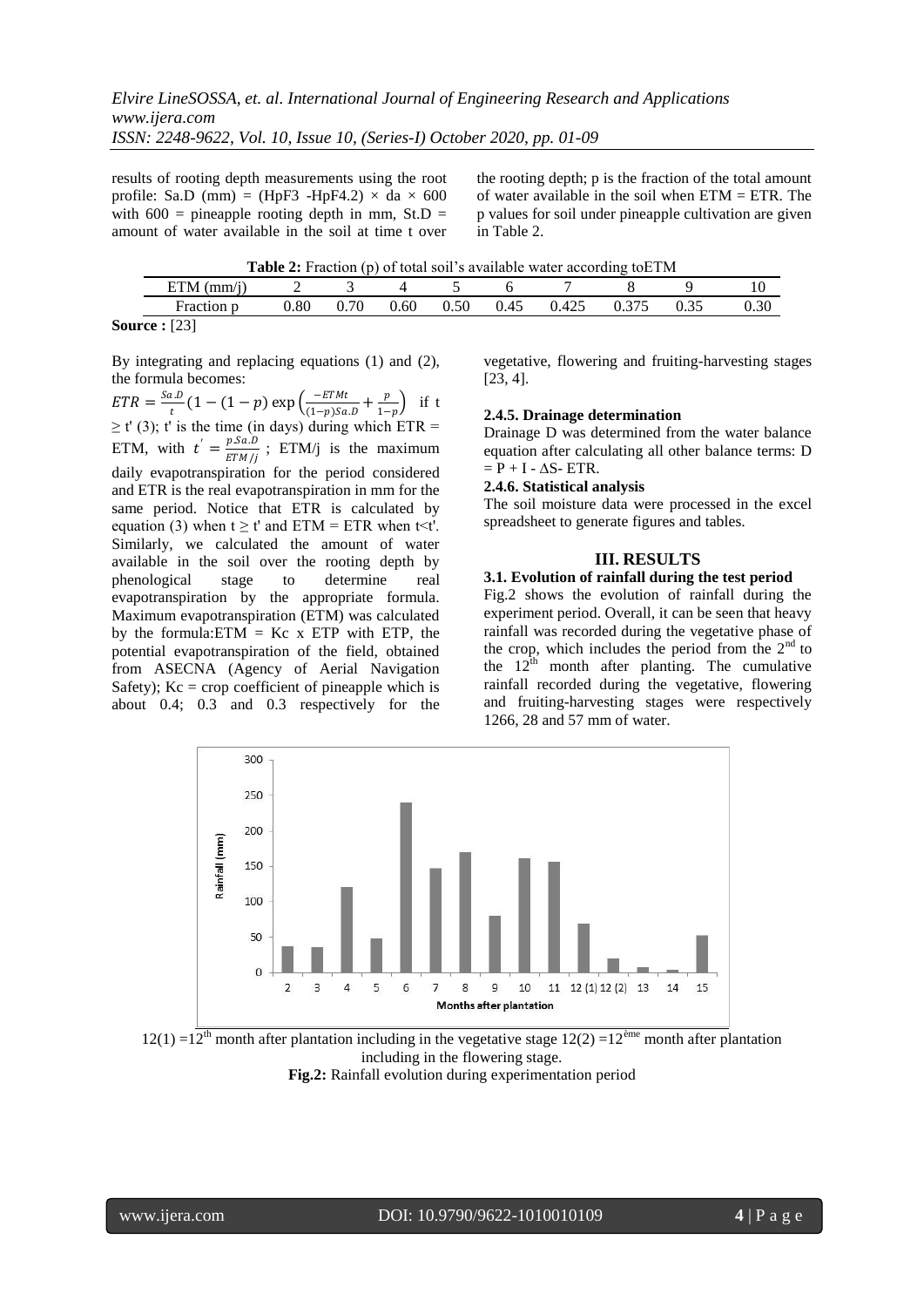#### **3.2. Influence of tillage and mulching on the variation in soil water stock**

Fig. 3, 4 and 5 show the evolution of soil water stock over a depth of 60 cm, respectively during the vegetative  $(2^{nd}$  to  $12^{th}$  month after planting), flowering  $(13<sup>th</sup>$  to  $14<sup>th</sup>$  month after planting) and fruiting-harvesting  $(15<sup>th</sup>$  to  $17<sup>th</sup>$  month after planting) stages of pineapple. Analysis of these figures shows that water stock values vary according to rainfall and phenological stages. Variations in water stock according to tillage or residue use are relatively small. However, during the vegetative and flowering stages, soil ridging results in higher water stocks than flat tillage, regardless of residue use pattern. To this end, the average water stocks (expressed in mm) recorded under treatments R B, R M, R NM, FT B, FT M and FT NM are respectively 54.9; 50.6; 49.4; 49.8; 46.9 and 41.3 during the vegetative stage and 53.1; 43.8; 43; 45.5; 40.8 and 39 during the flowering stage. In contrary, during the fruiting-harvest stage, the water stocks in plots under flat tillage are higher (104.7 mm; 109.4 mm and 98.9 mm for the FT B, FT M and FT NM treatments respectively) than those in plots under ridging (87.9 mm; 78.1 mm and 77.2 mm for the R M, R M and R NM treatments respectively), regardless the using residues mode is. During all phenological stages, it is noticed that burying of crop residues generally results in higher water stocks followed by surface mulching. As an example, the soil water stocks (expressed in mm) recorded during the 13th month after planting (flowering stage) are respectively 54.9; 47.6; 45.3; 60.8; 52.2; and 51.4 mm for the treatments FT B (flat tillage + burying), FT M (flat tillage + mulching), FT NM (flat tillage  $+$  no mulching), R B  $(Ridging + burying)$ , R M  $(Ridging + mulching)$  and R NM (Ridging + no mulching).



 $RB = Ridge + burying$ ,  $RM = Ridge + multing$ ,  $RNM = Ridge + n$  mulching,  $RNM = Ridge + n$ burying,  $FTM = flat$  tillage + mulching,  $FTNM = flat$  tillage + no mulching. **Fig.3:** Evolution of water stock at 60 cm depth during the vegetative stage



 $R B =$  Ridging + burying, R M = Ridging + mulching, R NM = Ridging + no mulching, FT B flat tillage + burying, FT  $M = \text{flat tillage} + \text{multipting}$ , FT  $NM = \text{flat tillage} + \text{no mulching}$ . **Fig.4**:Evolution of water stock at 60 cm depth during the flowering stage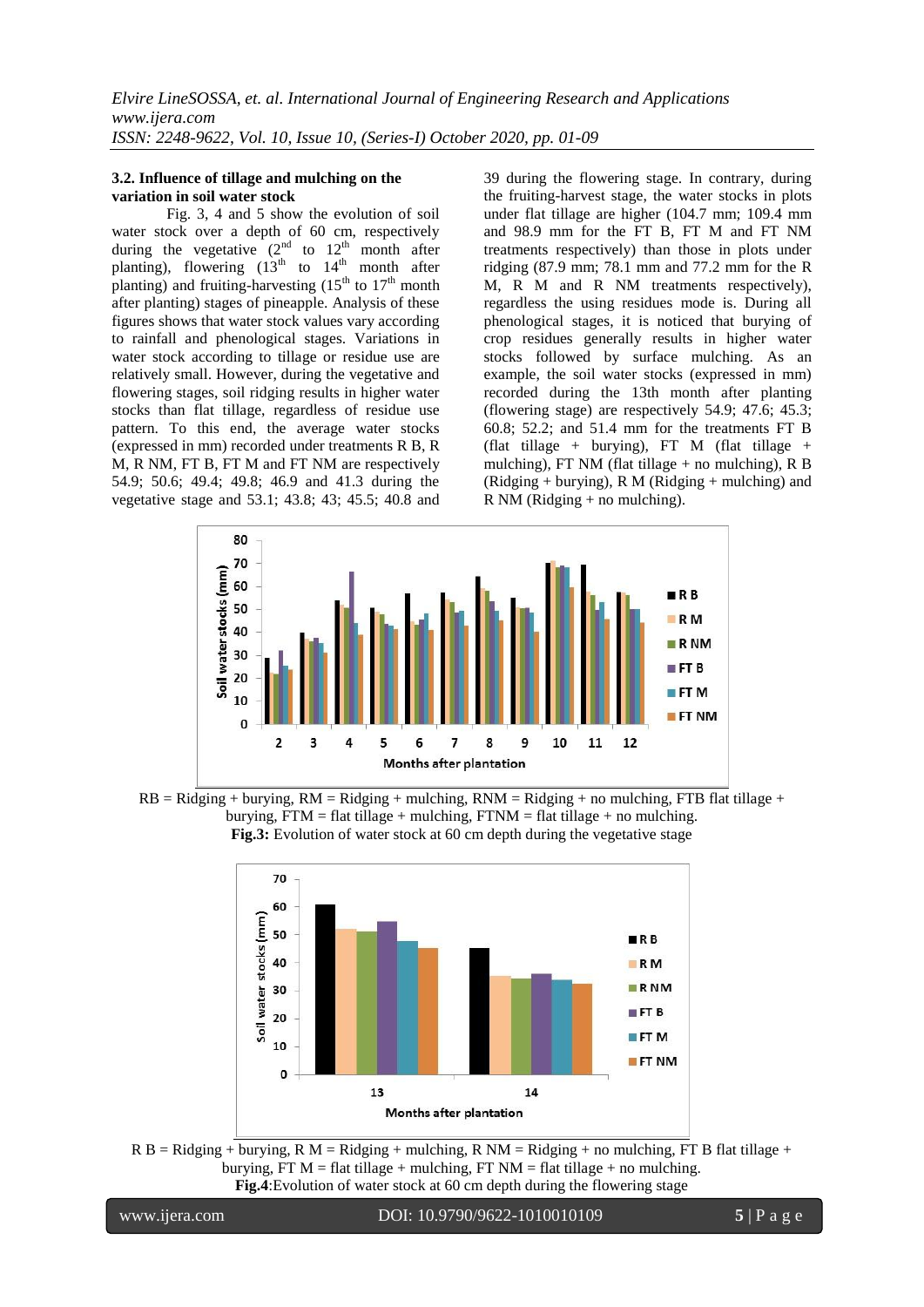*Elvire LineSOSSA, et. al. International Journal of Engineering Research and Applications www.ijera.com ISSN: 2248-9622, Vol. 10, Issue 10, (Series-I) October 2020, pp. 01-09*



 $RB = Ridge + burying$ ,  $RM = Ridge + multing$ ,  $RNM = Ridge + nQ$  mulching,  $RNM = Ridging + no$  mulching,  $FTB$  flat tillage + burying,  $FTM = flat$  tillage + mulching,  $FTNM = flat$  tillage + no mulching. **Fig.5:**Evolution of water stock at 60 cm depth during the flowering-harvesting stage

## **3.3. Influence of tillage and mulching on soil water balance**

A 60 cm depth was chosen for water balance estimation, as monitoring of root development showed that roots do not grow deeper than this depth (Table 3).

Table 4 presents the results of soil water balance evolution according to tillage and mulching methods. The analysis of this Table shows through the ETR/ETM ratios that plant needs were satisfied between 81 and 91% during the vegetative stage, between 95 and 97% during the flowering stage and between 97 and 98% during the fruiting-harvesting stage. Within the same phenological stage, ETR/ETM ratio values varied only slightly between treatments. It is only during the vegetative stage that ETR/ETM ratios are higher under ridging than under flat tillage. Also during this stage, the RB treatment has the highest ETR/ETM ratio followed by the R M, R NM, FT B, FT M and FT NM treatments, respectively. Tillage and residue use patterns did not affect the ETR/ETM ratio during flowering and fruiting-harvest stages. Drainage showed positive values during the vegetative stage but negative values (reflecting capillary upwelling) during the flowering and fruiting-harvest stages.

| <b>Treatments</b> | <b>Vegetative stage</b> | <b>Flowering stage</b> | <b>Fruition-harvesting stage</b> |
|-------------------|-------------------------|------------------------|----------------------------------|
| <b>RB</b>         | $34.0 \pm 3.78$         | $40.0 \pm 3.58$        | $57.3 \pm 12.83$                 |
| R M               | $33.7 \pm 4.9$          | $40.1 \pm 3.69$        | $53.9 \pm 7.2$                   |
| R NM              | $31.3 \pm 2.71$         | $34.2 \pm 4.51$        | $53.5 \pm 8.58$                  |
| FT B              | $28.5 \pm 5.99$         | $35.3 \pm 6.29$        | $60 \pm 6.74$                    |
| FT M              | $26.0 \pm 3.31$         | $33.3 \pm 3.79$        | $59.4 \pm 4.32$                  |
| FT NM             | $28.7 \pm 2.71$         | $33.8 \pm 4.13$        | $58.9 \pm 10.15$                 |

**Table 3**: Average plant root's length (in centimeter) during differents phenological stages.

R B = Ridging + burying, R M = Ridging + mulching, R NM = Ridging + no mulching, FT B flat tillage + burying, FT M = flat tillage + mulching, FT NM = flat tillage + no mulching.

| <b>rable 5.</b> Bolf 5 water balance under phicappiectup |                       |                    |                    |                  |                                   |                    |                |                     |                    |
|----------------------------------------------------------|-----------------------|--------------------|--------------------|------------------|-----------------------------------|--------------------|----------------|---------------------|--------------------|
| Phenological<br>stages.                                  | <b>Treatment</b><br>s | <b>ETP</b><br>(mm) | <b>ETM</b><br>(mm) | Rainfall<br>(mm) | <b>Stock</b><br>variation<br>(mm) | <b>ETR</b><br>(mm) | ETR/da<br>(mm) | Drainag<br>$e$ (mm) | ETR/<br><b>ETM</b> |
|                                                          | RB                    | 1641               | 738.5              | 1266.2           | 28.6                              | 674.4              | 1.85           | 563.1               | 0.91               |
| Vegetative<br>stage                                      | RM                    | 1641               | 738.5              | 1266.2           | 34.9                              | 655.3              | 1.80           | 576.0               | 0.89               |
|                                                          | <b>RNM</b>            | 1641               | 738.5              | 1266.2           | 34.2                              | 655.2              | 1.80           | 576.8               | 0.89               |
|                                                          | <b>FTB</b>            | 1641               | 738.5              | 1266.2           | 18.0                              | 635.5              | 1.75           | 612.6               | 0.86               |

Table 3: Soil's water balance under pineapplecrop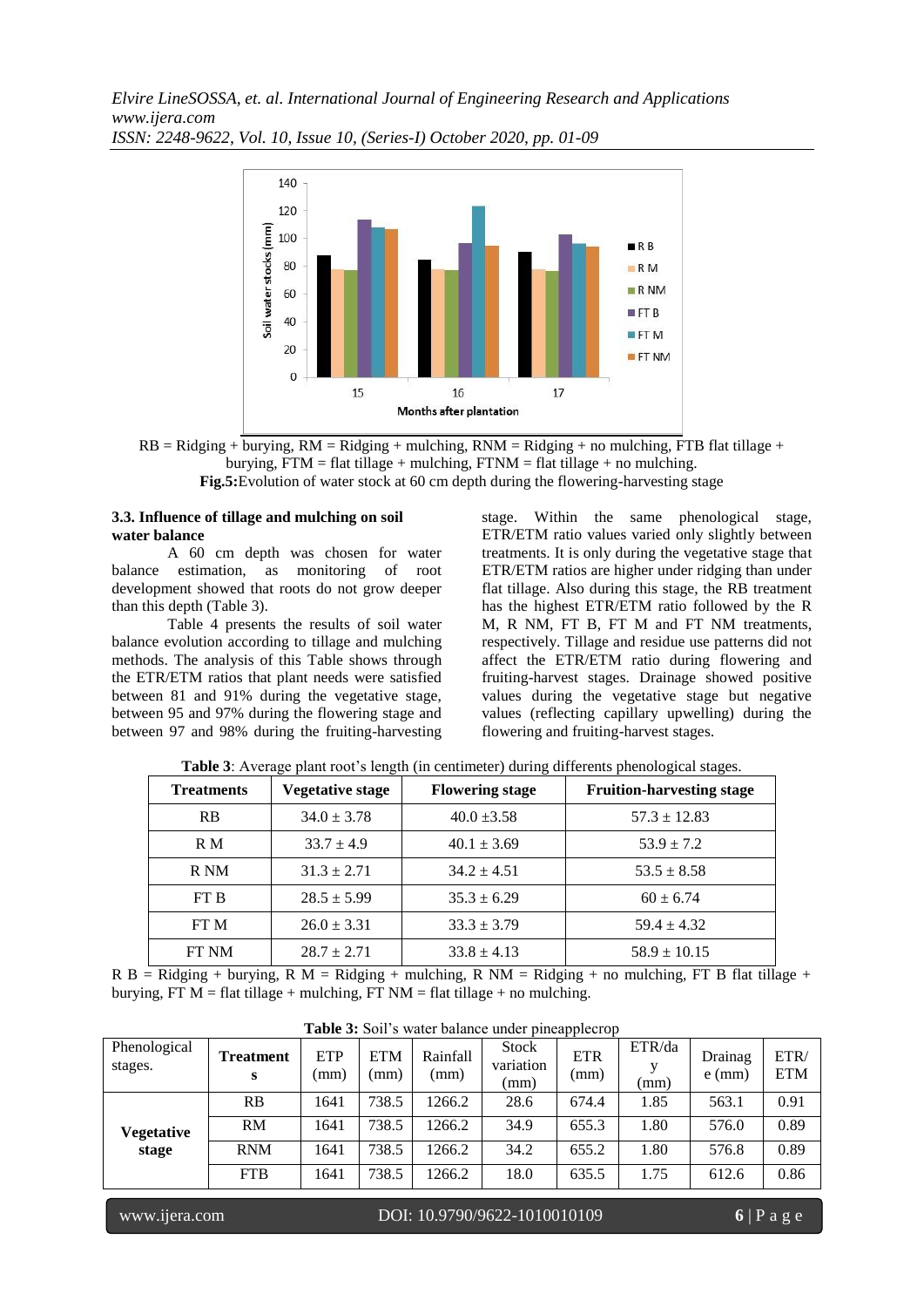*Elvire LineSOSSA, et. al. International Journal of Engineering Research and Applications www.ijera.com*

|                     | FT M       | 1641  | 738.5 | 1266.2 | 24.2    | 637.7 | 1.75 | 604.3   | 0.86 |
|---------------------|------------|-------|-------|--------|---------|-------|------|---------|------|
|                     | FT NM      | 1641  | 738.5 | 1266.2 | 20.2    | 600.3 | 1.65 | 645.7   | 0.81 |
|                     | RB         | 270.6 | 81.2  | 28     | $-15.4$ | 78.1  | 1.26 | $-34.7$ | 0.96 |
|                     | <b>RM</b>  | 270.6 | 81.2  | 28     | $-16.8$ | 77.8  | 1.25 | $-33.0$ | 0.96 |
| <b>Flowering</b>    | <b>RNM</b> | 270.6 | 81.2  | 28     | $-26.8$ | 77.3  | 1.25 | $-22.6$ | 0.95 |
| stage               | <b>FTB</b> | 270.6 | 81.2  | 28     | $-18.8$ | 78.3  | 1.26 | $-31.5$ | 0.96 |
|                     | FT M       | 270.6 | 81.2  | 28     | $-13.8$ | 78.8  | 1.27 | $-37.0$ | 0.97 |
|                     | FT NM      | 270.6 | 81.2  | 28     | $-12.6$ | 77.8  | 1.25 | $-37.2$ | 0.96 |
|                     | RB         | 452.5 | 135.8 | 57     | 2.2     | 132.5 | 1.49 | $-77.8$ | 0.98 |
|                     | RM         | 452.5 | 135.8 | 57     | 0.1     | 132.2 | 1.48 | $-75.3$ | 0.97 |
| <b>Fruition-</b>    | <b>RNM</b> | 452.5 | 135.8 | 57     | $-1.6$  | 132.0 | 1.48 | $-73.3$ | 0.97 |
| harvesting<br>stage | <b>FTB</b> | 452.5 | 135.8 | 57     | $-11.2$ | 132.0 | 1.48 | $-63.8$ | 0.97 |
|                     | FT M       | 452.5 | 135.8 | 57     | $-11.6$ | 132.0 | 1.48 | $-63.4$ | 0.97 |
|                     | FT NM      | 452.5 | 135.8 | 57     | $-5.9$  | 132.0 | 1.48 | $-69.1$ | 0.97 |

*ISSN: 2248-9622, Vol. 10, Issue 10, (Series-I) October 2020, pp. 01-09*

 $R B =$  Ridging + burying, R M = Ridging + mulching, R NM = Ridging + no mulching, FT B flat tillage + burying, FT M = flat tillage + mulching, FT NM = flat tillage + no mulching.

### **IV. DISCUSSION**

The study of influence of tillage and mulching on soil water availability has shown that tillage and mulching influence soil water stock and soil water balance according to phenological stages. In contrast to fruiting-harvesting stage, the vegetative and flowering stages show higher water stocks under ridging than flat tillage. These variations can be explained by the rate of root growth of the plants, since the roots are involved in the mobilization of water and nutrients necessary for plant development [24]. Indeed, during vegetative and flowering stages, the plants root lengths measured are higher under ridging than under flat tillage. However, during the harvesting fruiting stage, the roots are longer under flat tillage influence than under ridging. These observations corroborate those of [25] who mentioned that tillage allows better and faster root development, thanks to root system development which increases the water reservoir available to the plants. Similarly, [26], comparing different tillage methods, noted that ridging increases efficiency of water consumed by sorghum of 4%.

Soil moisture is also conserved through the crop residuesuse. Numerous authors such as [9], [10], [11] and [12] have shown that mulching with residues contributes to soil moisture conservation. Crop residues decomposition releases organic matter into the soil, which combines with soil clay fraction to ensure aggregatescohesion, thus improving soil structure and porosity [27, 28]. Residues protect the soil surface from erosion by limiting splashing, reducing evaporation, and improving water infiltration, thereby increasing the amount of moisture available for crop use [29, 30]. This certainly explains the increase of soil water stocks through residues burial and surface mulching. Residues Burial at tillage depth results in higher water stocks during all phenological stages than surface mulching. These results may be justified by faster degradation of buried residues which release earlier organic matter into the soil [31, 32]. As a result, overall ETR/ETM ratios are higher with residues burial, regardless of tillage practices.

During experimentation, 93.7%, 2.1% and 4.2% of total rainfall was respectively recorded during vegetative, flowering and fruiting-harvest stages. The ETR/ETM ratio ranged from 0.81 to 0.91 during the vegetative stage, 0.95 to 0.97 during the flowering stage and 0.97 to 0.98 during the fruiting-harvesting stage. Similarly, this ratio does not differ according to tillage and residue use practices, during flowering and fruiting-harvest stages. This indicates that pineapple plants were subject to water stress which was more pronounced during the vegetative stage, despite the high rainfall recorded during this period. These results corroborate those of [33] who studied pineapple water consumption and found that pineapple plants require more water during vegetative stage. This certainly also justifies the fact that it was only during the vegetative stage that ETR/ETM ratio varied between treatments.

The high drainage values recorded during the vegetative stage are explained by the abundant rainfall. The plants could not benefit from available water stock between rains over a long period of time due to their shallow rooting depth during this stage. During the flowering and fruiting-harvest stages,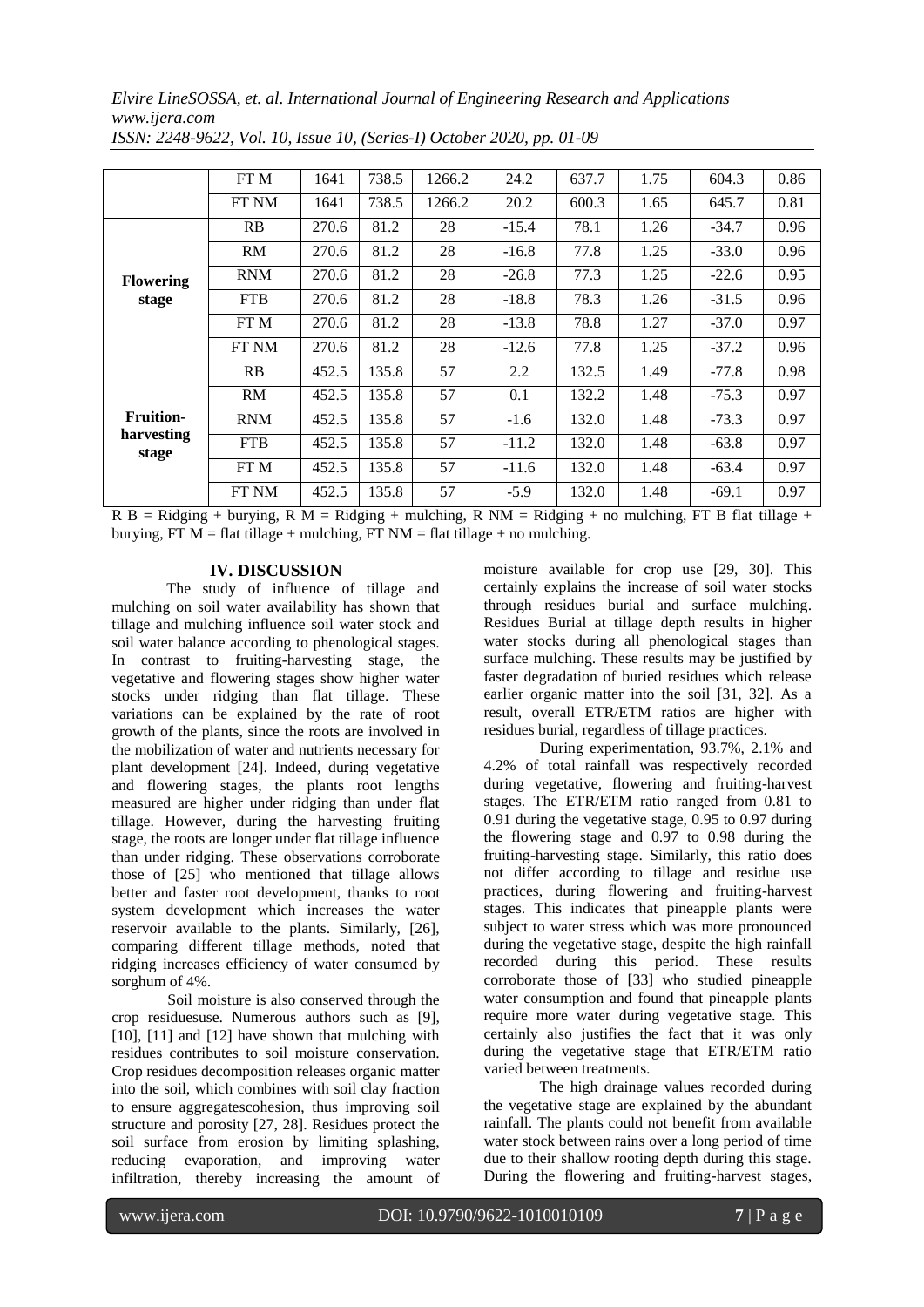*Elvire LineSOSSA, et. al. International Journal of Engineering Research and Applications www.ijera.com ISSN: 2248-9622, Vol. 10, Issue 10, (Series-I) October 2020, pp. 01-09*

which received less water, the roots developed further and their strong biological activity caused drying in the area where they were concentrated. This drying caused water to move from deep layers (capillary upwelling) to the areas colonized by the roots. This explains drainage negative values recorded during flowering and fruiting-harvesting stages [34].

#### **V. CONCLUSION**

The study found that soil water stocks are higher as a result of ridging than flat tillage during the vegetative and flowering stages, which is contrary to the fruiting-harvesting stage. Burial of 1 kg/m² (or 10 t/ha) of fresh pineapple residues results in higher soil water stocks followed by surface mulching of residue during all phenological stages. Plants experienced water stress throughout the crop cycle ( $ETR/ETM < 1$ ), but more pronounced during the vegetative stage. Drainage showed strong positive values during the vegetative stage, but negative values during the flowering and fruitingharvest stages, indicating capillary upwelling of water.This will help producers to use cultural practice which increase soil water availability under pineapple crop.

#### **ACKNOWLEDGEMENTS**

The authors would like to thank the Rectorate of University of Abomey-Calavi (UAC) for its material and financial support through Research Competitive Fund Program (CRFP/UAC). (CRFP/UAC).

#### **REFERENCES**

- [1]. FAO (Food and Agriculture Organization), Synthèse des documents d'information technique, Sommetmondial de l'alimentation, Rome, 1996.
- [2]. D.D.A.A.Arinloyè,*Governance, marketing and innovations in Beninese pineapple supply chains*,Wageningen University, Wageningen, NL, Thesis, 2013, 194 p.
- [3]. FAO, Intergovernmental group on bananas and tropical fruits, Yaoundé, Cameroon, 2011.
- [4]. M.K.V.Carr, The water relations and irrigation requirements of pineapple (*Ananas comosus* var. *comosus*), Experimental Agriculture 48 (4), 2012, 488-501.
- [5]. INSAE (Institut National de la Statistique et de l'Analyse Economique), Dynamique des filières
- [6]. d'exportation au Bénin, Bénin, 2009, 56 p.
- [7]. J.C. Cushman, Crassulacean acid metabolism: recent advance and future opportunities, FunctionalPlant Biology 32 (1), 2005, 375–380.
- [8]. D.P.Bartholomew, E.Malézieux, G.M.Sanewski, and E.Sinclair, in: D.P.Bartholomew, R.E.Pauli, and K.G. Rohrbach (Eds.),*Inflorescence and fruit developmentand yield, The Pineapple Botany, Production and Uses*, (Wallingford, UK, CAB International, 2003) 342-366.
- [9]. E.Malézieux, F.Côte, andD.P.Bartholomew,in: D.P.Bartholomew, R.E.Pauli, and K.G.Rohrbach (Eds.),*Crop environment, plant growth and physiologyThe Pineapple Botany, Production and Uses*, (Wallingford, UK, CAB International, 2003).
- [10]. Anon, Soil and moisture conservation in coconut lands, Cover crops and mulching, Coconut Bulletin,7(1/2), 1990, 21–27.
- [11]. D.L.Tanaka, andR.L.Anderson, Soil water storage and precipitation storage efficiency of conservation tillage systems, Journal of soil and water conservation, 26, 1997, 363–367.
- [12]. O.L.Sintondji, *Impact du paillage d'un sol ferrallitique avec senna siamea sur le bilan hydrique et sur l'efficacité de l'engrais minéral NPK 14-23-14*, Université d'Abomey-Calavi, Faculté des Sciences Agronomiques, Thèse d'Ingénieur Agronome, 1998, 163 p.
- [13]. R.Mrabet, Differential response of wheat to tillage management systems in a semiarid area of Morocco, Field Crops Research 66, 2000, 165–174.
- [14]. B.Z.Boli, E.Roose, B.Bepaziem, K.Sanon, andF.Waechter. Effets des techniques culturales sur le ruissellement, l'érosion et la production de coton et maïs sur un sol ferrugineux tropical sableux, CahierOrstom séries Pédologie, 18 (2), 1993, 309-325.
- [15]. FAO, Introduction à la gestion conservatoire de l'eau, de la biomasse et de la fertilité des sols (GCES), Bulletin pédologique, Montpellier, France, 1994.
- [16]. D.A.Fatoumbi, *Analyse comparée de la rentabilité de la production du maïs et de l'ananas dans la commune d'Allada au Sud Bénin*. Université d'Abomey-Calavi, Mémoire de licence professionnel en économie, 2011, 60 p.
- [17]. C.V.Doto, K.E.Agbossou andB.Ahamide, Etude de la consommation en eau et du rendement d'une culturede soja sur un sol ferrallitique au Sud-Bénin, Troisième colloque des sciences, culture et technologies de l'Université d'Abomey-Calavi, Bénin, 2012, 239-268.